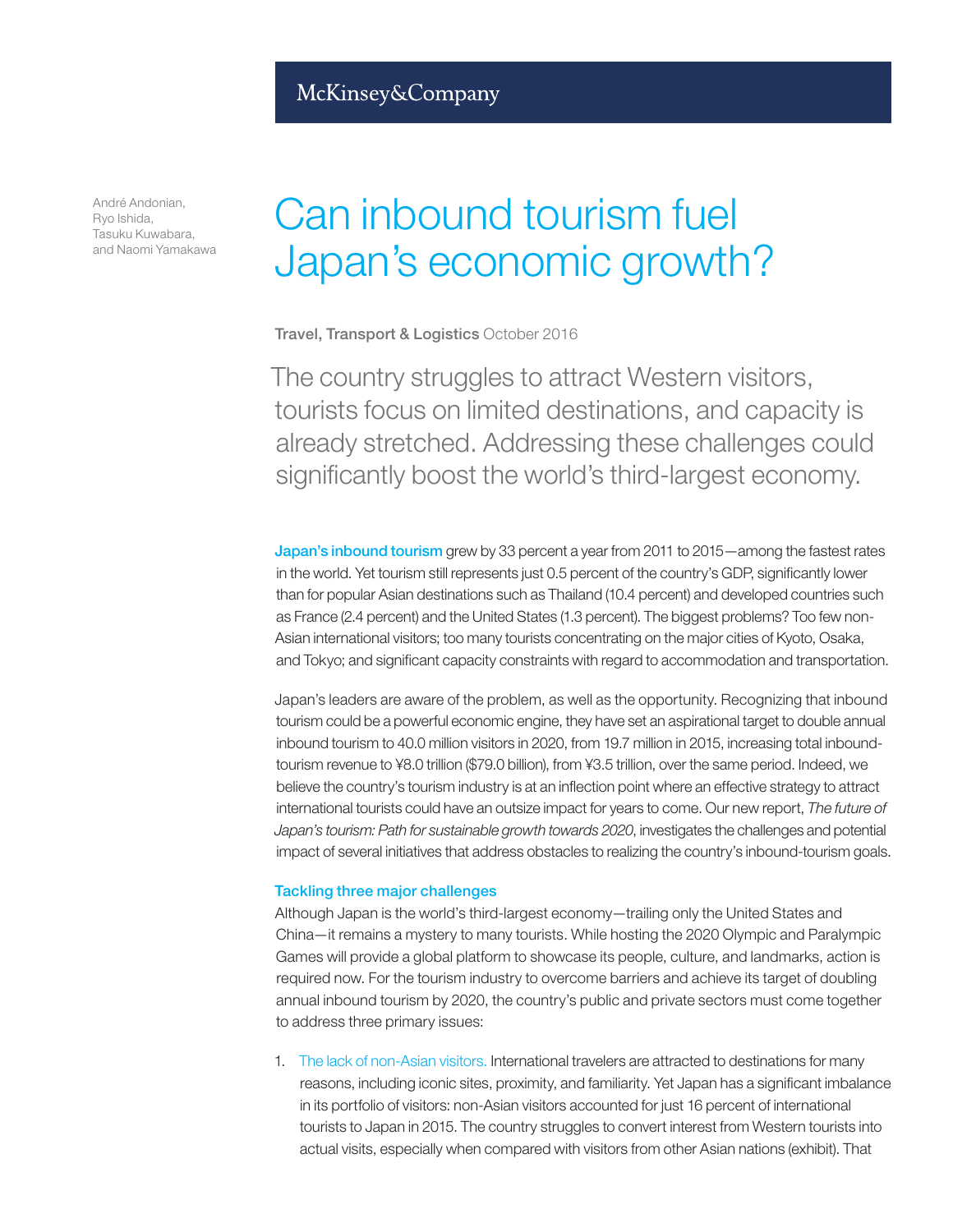may be partly because Western visitors simply aren't sure what they can see in Japan, even though they profess interest in the country's major tourism assets once informed about them.

- 2. Skewed regional distribution. Three prefectures—Kyoto, Osaka, and Tokyo—dominate visitor itineraries, accounting for 48 percent of tourist stays. These three major cities account for 60 percent of inbound-tourism expenditures, despite comprising only 28 percent of the Japan's GDP. This suggests a sizable opportunity for the country's other regions.
- 3. Capacity constraints. Accommodations and infrastructure in major Japanese cities are already stretched. In fact, demand simulations for 2020 indicate the country may face an accommodation shortage of up to 50 percent in Kyoto, Osaka, and Tokyo, as well as an aircapacity overflow of up to 30 percent for Tokyo's Haneda and Narita airports.

Correcting Japan's visitor-portfolio imbalance and skewed regional distribution requires addressing several root causes, including a perception of high cost, low awareness of tourism assets, and a limited service model in local regions. The common challenge is that cooperation between the public and private sectors in many areas—for example, aggregating tourism data and providing an end-to-end experience—is limited, if not nonexistent.

## **Exhibit**

Japan attracts Asian tourists, but it lags behind other countries in converting non-Asian tourists from 'considering' to 'visiting.'

Performance relative to other top destinations, by visitor source market, %<sup>1</sup>



1 Survey sample size = 3,077.

2 Ratio of tourists remaining at each stage.

McKinsey&Company | Source: McKinsey International Tourist Survey, April 2016